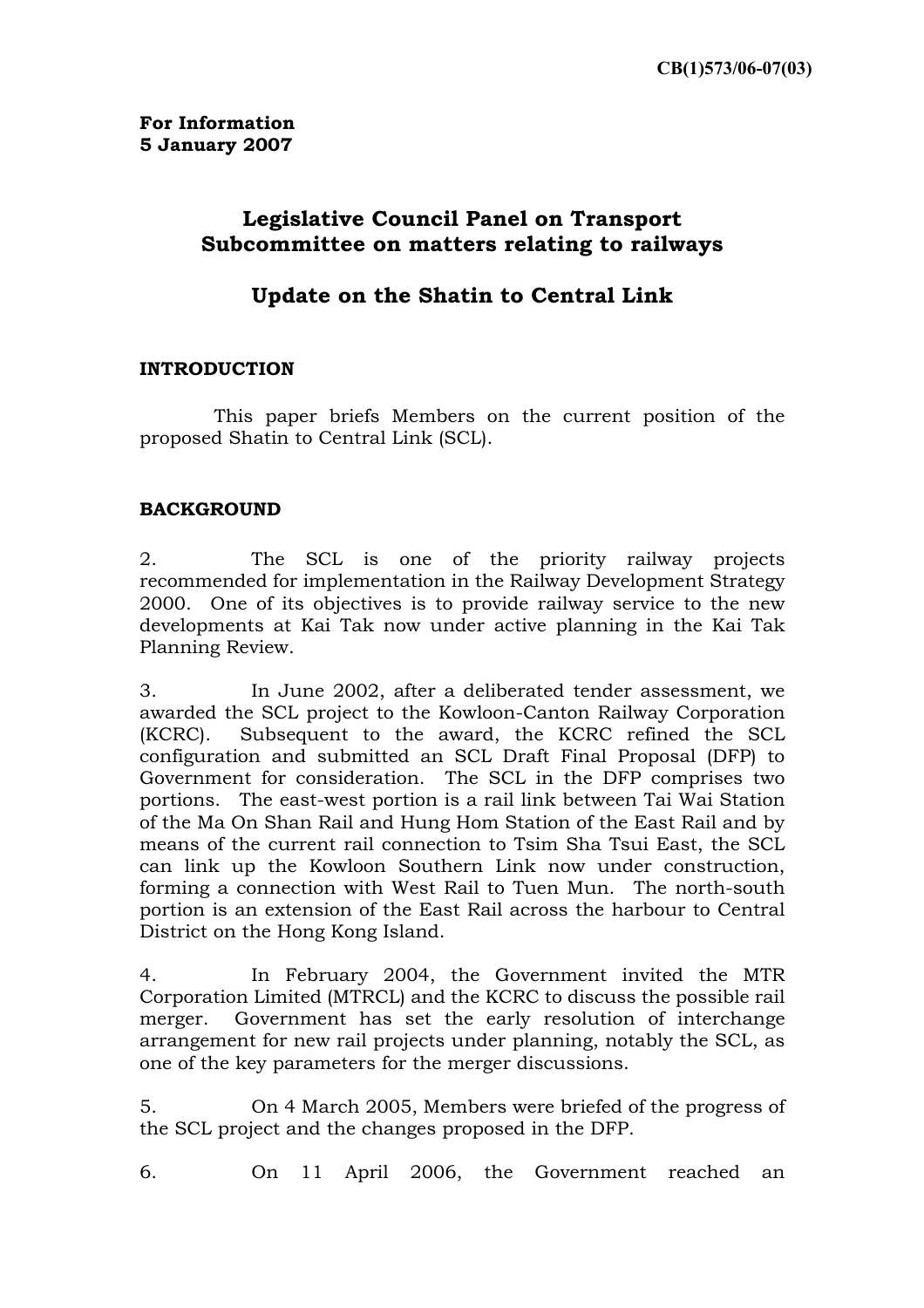understanding with MTRCL on the structure and terms for merging the MTR and KCR rail systems. The proposed SCL scheme in the context of the rail merger would provide for fully integrated interchange stations. At present, the legislative amendment exercise to implement the rail merger is on-going.

### **CURRENT POSITION**

7. After the last briefing to this Subcommittee on 4 March 2005, the railway corporations continue to review and refine their SCL schemes taking into account the latest developments of the various planning and infrastructure projects along the SCL alignment. The two major projects are the Kai Tak Planning Review and the Wan Chai Development Phase II Review.

8. To cope with the latest planning of the Kai Tak Development, the SCL will provide a station (Kai Tak Station) at the proposed Kai Tak City Centre. This underground station will directly serve the developments at the ex-North Apron area including the public housing developments in the east, the new residential and commercial developments around the station, and the multi-purpose stadium complex in the west. Through a network of footbridges/subways or enhanced at grade crossing, the existing developments in San Po Kong and Kowloon Bay can be connected with the station. Furthermore, with suitable feeder services, the Kai Tak Station can also serve the proposed Metro Park and cruise terminal at the Runway end.

9. In view of the public comments received in the Stage 3 consultation of the Kai Tak Planning Review, the railway corporations have been asked to study the proposal of relocating the SCL depot, originally planned at Kai Tak to Diamond Hill. The railway corporation considers that a depot in the urban area is vital for the operation of the SCL. The study by the railway corporation concluded that locating the SCL depot at Diamond Hill is technically feasible. However, further study would be required to examine the implications of the proposal including the interface with the adjacent and future developments, and the associated environmental and traffic impacts.

10. The cross-harbour tunnel of the SCL will cut across the alignment of the proposed Central-Wan Chai Bypass (CWB) at Causeway Bay Typhoon Shelter. The planning of the CWB is currently being reviewed under the Wan Chai Development Phase II Review project. Subject to the final scheme, alignment and the implementation programme of the CWB, enabling works may be required to protect either the CWB tunnels or the SCL tunnel.